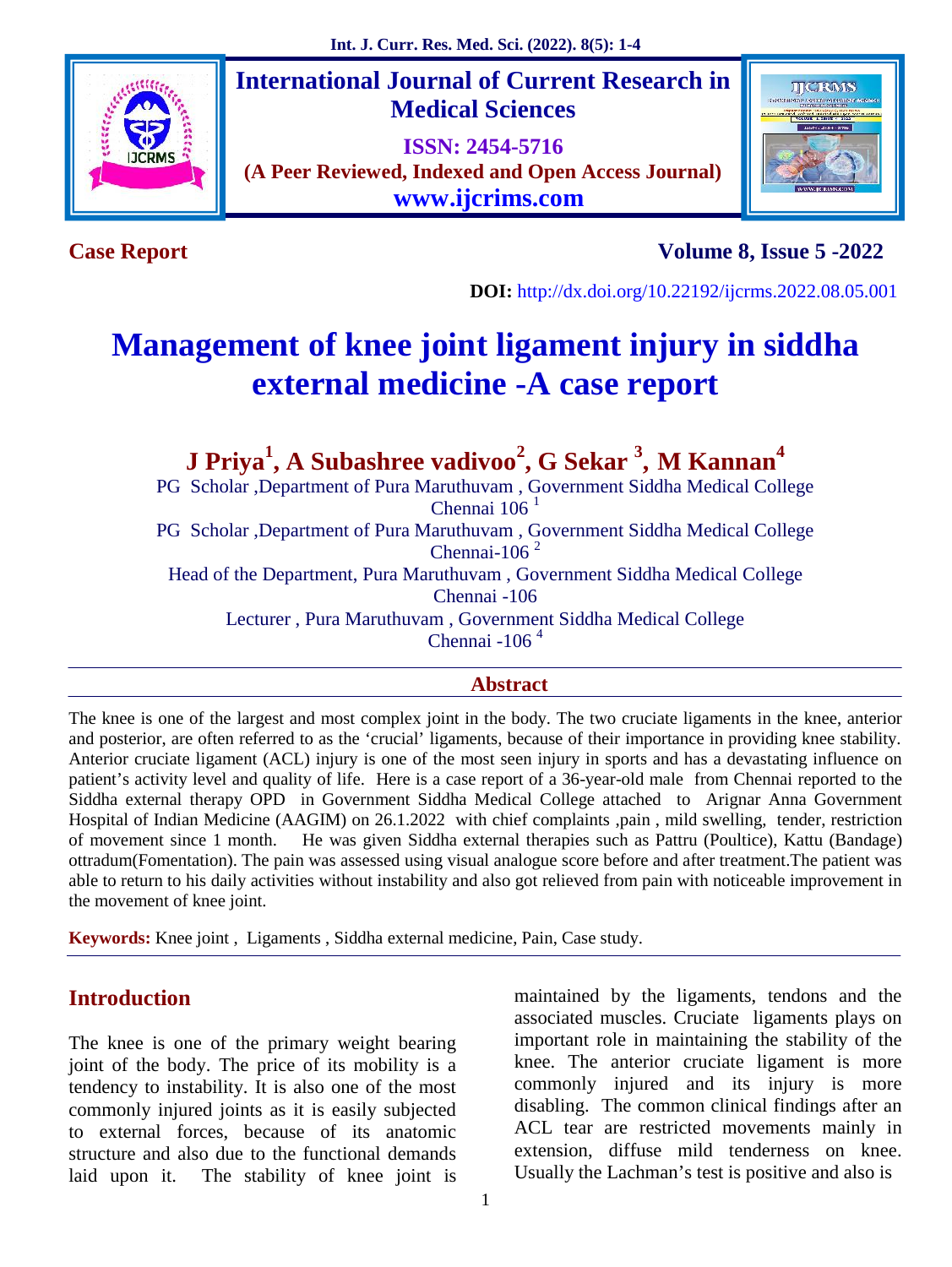very reliable in ACL rupture. The anterior drawer test and pivot shift test may also be positive in most of the cases of ACL tear. PCL tears are less common. Clinically the posterior drawer sign is positive. The semilunar cartilages are commonly called menisci, which helps in the smooth functions of the knee .Injuries to the meniscus are common in young adults. Joint line tenderness , pain with squatting ,positive Mc Murray test , positive Apley compression distraction test are all indicative of meniscal injury.

Siddha medicine is mainly categorized into two For classes , based on their administration of drug which are 32 types of Internal medicine & 32 types External medicines for treating the 4448 diseases described in the Siddha texts.

## **Details :**

A 36-year-old male from Chennai, reported to the Siddha external therapy OPD in Arignar Anna Government Hospital of Indian Medicine (AAGIM) on 26.1.2022 with chief complaints pain , tender ,restriction of movements since 1 month**.** Pain increases on walking, during flexion and extension of knee.

History of complaints : The patient have a history of sustaining a twisted movement in his left knee while playing football. After that he was unable to walk due to pain, and the swelling developed within one hour.

## **Diagnostic focus**

**X-ray** : There was no radiologically detectable fractures

## **MRI Left knee**

 Partial tear of ACL with buckling of posterior cruciate ligament.

 Small horizontal tear involving the posterior horn body of medial meniscus.

 Grade I strain medial collateral and petellofemoral ligament.

## **General examination**

Gait: Normal

- Vital signs : normal
	- He had no other associated systemic illness.

 On detailed examination no associated neurological deficits were seen.

## **Treatment procedure**

| Internal medications - | Amukara chooranam |
|------------------------|-------------------|
| $-2gm$ (bd-after food) |                   |

External medicine :

Procedure for patru:

the first five days, equal amount of Moosambaram powder and black gram flour were mixed with egg white and applied on the left knee joint. It was allowed to dry for three hours. After that it is washed with luke warm water. After 5 days the swelling is reduced.

Procedure for ottradam:

Assemble the required materials and explain the procedure to the patient. Take 25 *Erukku (Calotropis gigantea*) leaves and clean them. Place them one above the other and roll them to tie them together. Cut one end so as the milky latex of the leaves comes out. It is then dipped in the hot neem oil . This is used for fomentation the affected region. From sixth day - Leaves of Erukku (Calotropis gigantia) with Neem oil was used for fomentation in the affected area for 30 minutes.

Procedure for kattu

Then a clean sterile cotton cloth was taken and smeared with Murivennai thoroughly. It is then applied as kattu(compressive bandage) in the left knee joint.

## **Treatment duration:**

Musambara pattru(Poultice) – 5 DAYS

Erukku Elai ottradam (Fomentation) and Kattu with Murivu Ennai(Bandage) – 40 days (Alternative days)

## **Treatment period :** 45 days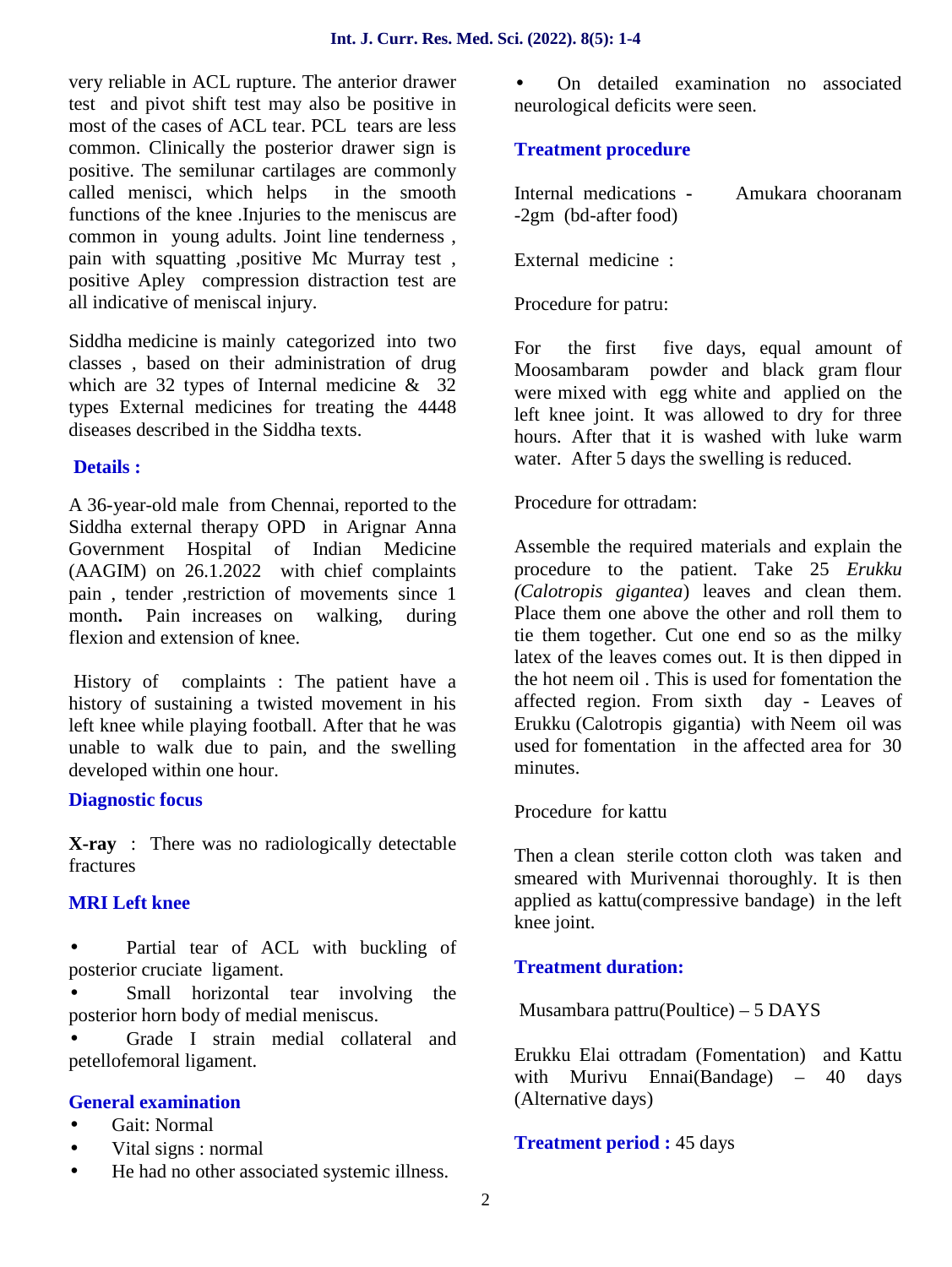#### **Int. J. Curr. Res. Med. Sci. (2022). 8(5): 1-4**



## **Follow –up**

After 45 days, the patient was followed for 1 month for any recurrence. Ulunthu thylam was prescribed during the follow-up period.

## **Outcome**

The outcome assessment Before & After treatment is given in the table 1.

| <b>Table 1</b>              | <b>Before treatment</b>       | <b>After treatment</b>             |  |
|-----------------------------|-------------------------------|------------------------------------|--|
| <b>Inspection</b>           |                               |                                    |  |
| Swelling                    | Mild                          | <b>Swelling Absent</b>             |  |
| Contusion / bruising        | Absent                        | Absent                             |  |
|                             |                               |                                    |  |
| <b>Palpation</b>            |                               |                                    |  |
| Warmth                      | <b>Nil</b>                    | <b>Nil</b>                         |  |
| Tenderness                  | Grade-<br>medial<br>1         | Grade-<br>medial<br>$\overline{0}$ |  |
|                             | compartment                   | compartment                        |  |
|                             |                               |                                    |  |
| <b>Range of movements</b>   |                               |                                    |  |
| Flexion                     | 40-degree<br>limitation<br>in | 120-degree<br>limitation<br>in     |  |
|                             | terminal flexion              | terminal flexion                   |  |
| Extension                   | 20-degree<br>limitation<br>in | 0-degree<br>limitation<br>in       |  |
|                             | terminal                      | terminal                           |  |
| VAS scale<br>for pain<br>on |                               |                                    |  |
| movements                   | Score-6                       | Score-3                            |  |
|                             |                               |                                    |  |
| Lachman test                | Positive                      | Negative                           |  |
| Mc Murray test              | Positive                      | Negative                           |  |
| Anterior drawer test        | Negative                      | Negative                           |  |
| Posterior drawer sign       | Negative                      | Negative                           |  |
| Valgus stress test          | Negative                      | Negative                           |  |
| Varus stress test           | Negative                      | Negative                           |  |
|                             |                               |                                    |  |
|                             |                               |                                    |  |